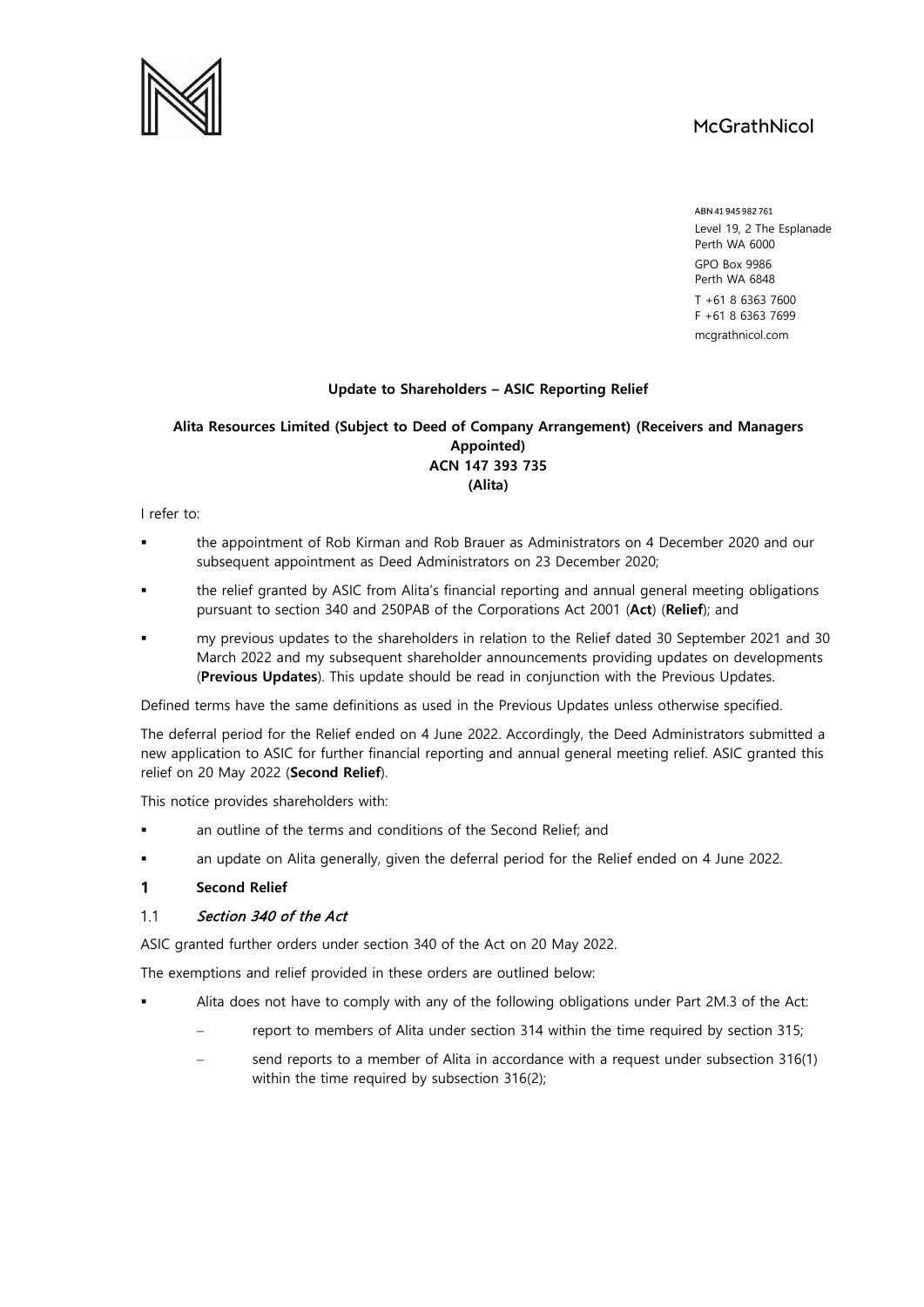

- lodge reports with ASIC under subsection 319(1) within the time required by subsection 319(3); and
- lodge half year reports with ASIC under section 320(1) within the time required by that subsection,

in relation to:

- the financial year of Alita ended 30 June 2021;
- − the half-year of Alita ended 31 December 2021; and
- any other financial year or half-year of Alita that ends during the deferral period.

This paragraph applies until the last day of the deferral period.

The deferral period is the earlier of a number of events, including a sunset date of 4 June 2023.

#### $1.2$ Section 250PAB of the Act

ASIC granted further orders under section 250PAB of the Act on 20 May 2022.

The exemptions and relief provided in these orders are that Alita does not have to comply with the obligation to hold an annual general meeting under section 250N of the Act in relation to the 2022 calendar year and Alita's financial year ending 30 June 2022.

#### $1.3$ **Conditions**

The orders are subject to the following conditions:

- the Deed Administrators must arrange for a notice explaining the relief granted by this instrument to be published (i.e. this notice) both:
	- in a prominent place on Alita's website;
	- in a place that is readily accessible on a website maintained by the Deed Administrators (i.e., McGrathNicol's website); and
	- a website maintained by the operator of the financial market.
- the Deed Administrators must have adequate arrangements in place to answer, within a reasonable period of time and without charge, any reasonable questions asked by a member of Alita about the Deed of Company Arrangement.
- The Deed Administrators must prepare reports at the prescribed intervals covering:
	- the actions taken during the period;
	- the actions required to complete the external administration;
	- the actions proposed to be taken in the next 12 months; and
	- the expected time to complete the external administration.

The first reporting period ends on 20 August 2022, with subsequent periods being in 6 month intervals from this date. The report is due to be provided on Alita's website, McGrathNicol's website and the Singapore Exchange (**SGX**) (if Alita remains listed on the SGX at the time) within 14 days of the end of each of the reporting period.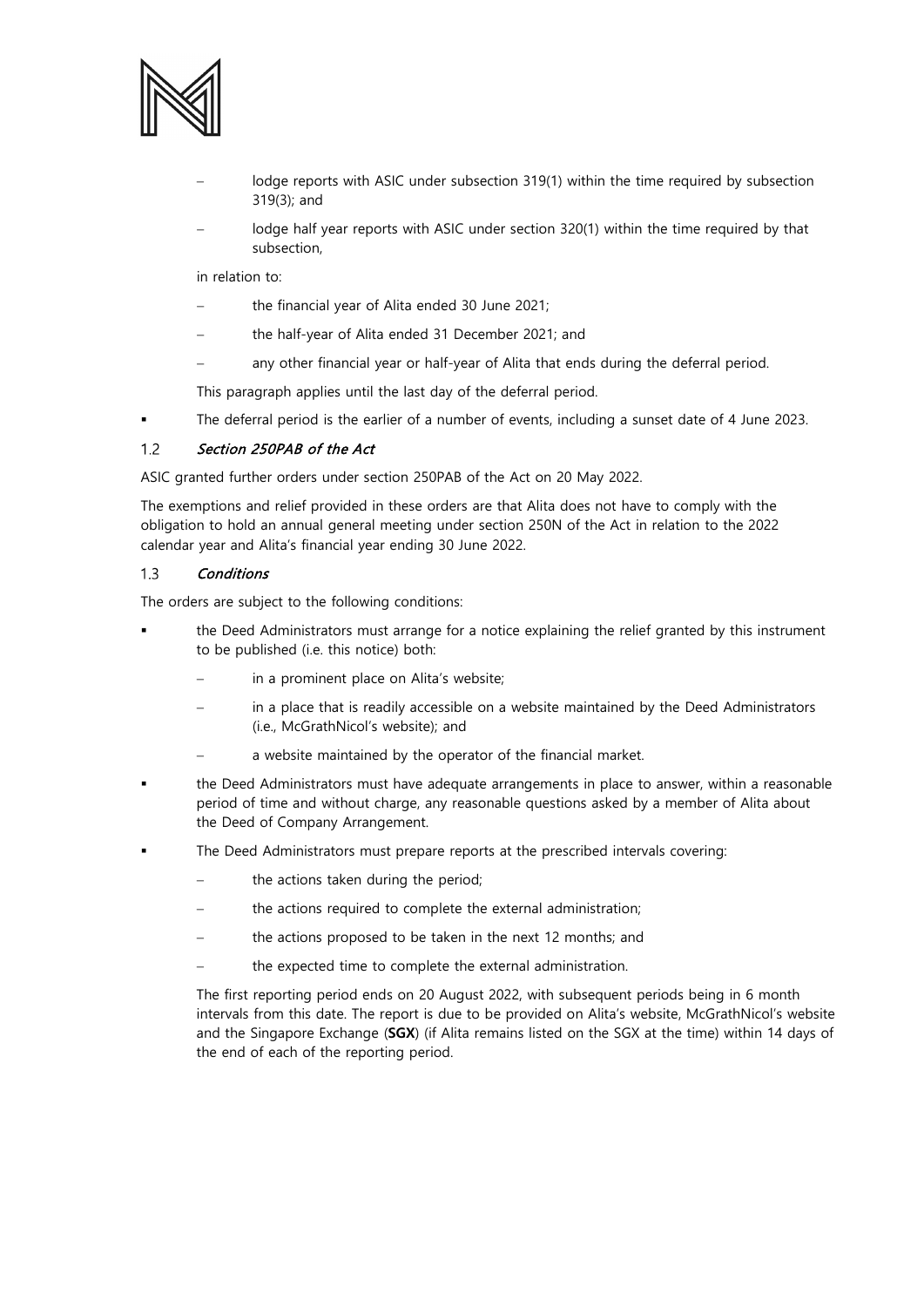

#### $\overline{2}$ **Update on the Deed Administration**

#### $2.1$ Actions taken during the relevant period (i.e. subsequent to the Previous Updates)

The Deed Administrators highlight the following key developments and updates in respect of Alita during the relevant period, being from 19 March 2022 to 4 June 2022:

- The Deed Administrators continue to engage with the SGX to facilitate the removal of Alita from the Catalist Board since obtaining the necessary order in the Singapore High Court. This process has taken longer than anticipated, however the Deed Administrators expect Alita should be delisted from the Catalist Board imminently.
- Austroid is in the process of engaging with FIRB to obtain FIRB approval of its (or its nominee's) acquisition of the shares in Alita. Austroid remains confident FIRB approval can be secured in advance of the sunset date in DOCA of 31 January 2023.
- The Deed Administrators' application to ASIC for relief pursuant to section 606 of the Corporations Act 2001 has yet to be determined.

The Deed Administrators have provided regular detailed updates to shareholders on each of the above developments in a timely manner. These can be found at McGrathNicol's website, (www.mcgrathnicol.com/creditors/alita-group), which shareholders can access for further information.

 $2.2$ Actions required to complete the Deed Administration and which are proposed to be taken in the next 12 months

For the Parent DOCA to effectuate, the following conditions precedent must be completed:

- The Securities Industry Council of Singapore granting such waivers or relief from the Singapore Code as are necessary or convenient in connection with the transfer of shares to Austroid, or the parties being satisfied that the Singapore Code does not apply to Alita, including by reason of Alita being de-listed (**Singapore Approval**);
- Austroid (or its nominee) obtaining FIRB approval; and
- ASIC providing relief pursuant to section 606 of the Corporations Act.

If ASIC relief, FIRB approval and Singapore Approval are received, all conditions precedent to the Parent DOCA will have been satisfied and the Parent DOCA will effectuate.

Upon effectuation:

- All creditor claims against Alita (except Austroid's secured debt) will be discharged, satisfied, released and extinguished.
- Control of Alita will revert to the Directors and the Deed Administrators will not have any obligation or responsibility for the affairs of Alita.
- The Deed Administrators will transfer all issued shares of Alita to Austroid in accordance with the 444GA Orders, in consideration for the release of up to the full amount of the debt the subject of the Loan Facility Agreement dated 29 November 2019.
- Austroid will fully release and discharge the Deed Administrators from all claims, debt and liability in relation to the Administrators' Loan Agreement, being the funding advanced to the Administrators by Austroid to fund the Administrators and Deed Administrators.
- The Parent DOCA will terminate.
- The Deed Administrators will lodge written notice with ASIC.